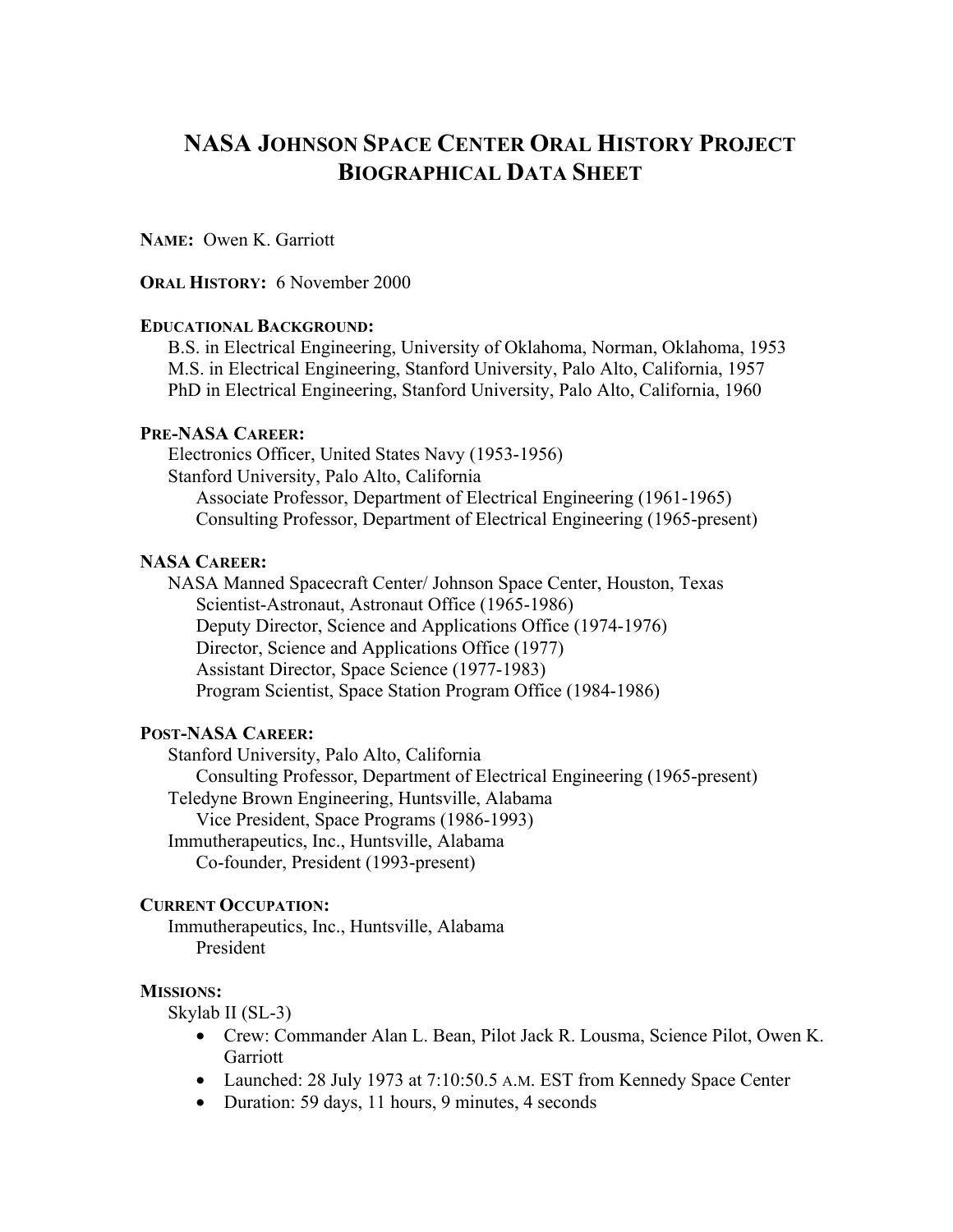- Landed: 25 September 1973 at 6:20 P.M. EDT in the Pacific Ocean
- Mission Highlights: Achieved 150% of the scientific goals and demonstrated the feasibility of long-duration spaceflights exceeding two months.

# STS-9 (*Columbia*)

- Crew: Commander John W. Young, Pilot Brewster H. Shaw, Mission Specialist Owen K. Garriott, Mission Specialist Robert A. Parker, Payload Specialist Byron K. Lichtenberg, Payload Specialist Ulf Merbold
- Launched: 28 November 1983 at 11:00 A.M. EST from KSC
- Duration: 10 days, 7 hours, 47 minutes, 24 seconds
- Landed: 8 December 3:47:24 P.M. PST, Edwards AFB, CA
- Mission Highlights: First flight of Spacelab. First use of Tracking and Data Relay Satellite system. First time six people flew in space simultaneously. First European Space Agency representative in space. Set record for shuttle mission duration (10 days).

# **PROFESSIONAL & HONORARY SOCIETIES:**

- Fellow, American Astronautical Society (AAS)
- Member, American Geophysical Union
- Member, Institute of Electrical and Electronic Engineers
- Member, Tau Beta Pi
- Member, Sigma Xi (Honorary Scientific Society)
- Member, International Scientific Radio Union (URSI)
- Member, American Association for the Advancement of Science

# **AWARDS & CITATIONS:**

- National Science Foundation Fellowship, 1960-1961
- NASA Distinguished Service Medal, 1973
- Honorary Doctorate of Science, Phillips University, Enid, Oklahoma, 1973
- City of Chicago Gold Medal, 1974
- Robert J. Collier Trophy, 1974
- Federation Aeronautique Internationale's V. M. Komarov Diploma, 1974
- Dr. Robert H. Goddard Memorial Trophy, 1975
- Education for Public Management Fellowship at Stanford University, 1975-1976
- Elected to the International Academy of Astronautics, 1975
- NASA Space Flight Medal, 1983
- Hermann Oberth Award, 1989

# **SELECT PUBLICATIONS:**

Abelson, Phillip H., Steven V. W. Beckwith, William P. Bishop, Radford Byerly, Jr., Lawson Crowe, Peter Dews, John A. Dutton, Owen K. Garriott, Jonathan Lunine, and Molly K. Macauley. Setting Priorities for Space Research: Opportunities and Imperatives. Washington DC: National Academy of Sciences, 1992.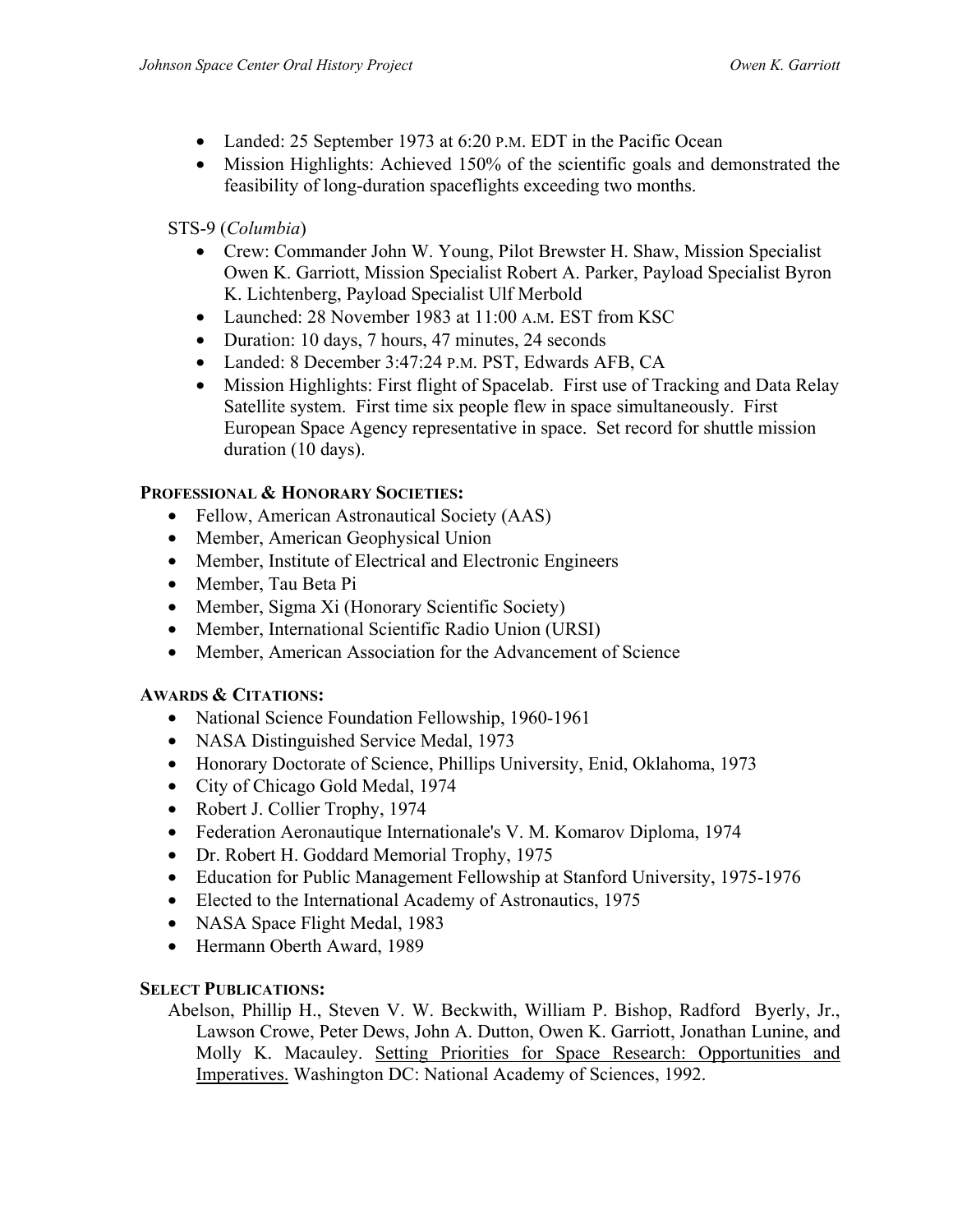- Garriott, Owen K. "Scientific and technological research from manned space platforms." Modern Space Radio Science (1990): 37-43. Oxford, England: Oxford University Press.
- Abbott, Mark, Ted Albert, Lawrence Bolef, Stephen Brecht, John E. Estes, Giuseppina Fabbiano, Owen K. Garriott, John C. Gille, Elaine Hansen, and Christopher T. Russell. "Selected Issues in space science data management and computation." NASA Technical Report. NASA-CR-185374 (CASI 19900066155). Washington DC: National Academy of Sciences-National Research Council, 1988.
- Clifton, K. S., Owen K. Garriott, R. Gause, L. Leger, S. B. Mende, and G. R. Swenson. Space Vehicle Glow Measurements on STS 41-D. Palo Alto: Lockheed Missiles and Space Co., 1985.
- Garriott, Owen K, B. K. Lichtenberg, and R. A. R. Parker. "Payload crew members' view of Spacelab operations." Science. Vol. 225 (13 July 1984): 165-167.
- Garriott, Owen K., A. Konradi, and J. E. McCoy. Current Leakage for Low Altitude Satellites. Houston: NASA Johnson Space Center, 1979.
- Bernstein, W., Owen K. Garriott, and A. Konradi. Space Plasma Laboratory- Experiment in Simulated Ionospheric Plasma. Boulder: National Oceanic and Atmospheric Administration, 1978.
- Garriott, Owen K., R. B. Norton, and J. G. Timothy. "Molecular oxygen concentrations and absorption cross sections in the thermosphere derived from extreme ultraviolet occultation profiles." Journal of Geophysical Research. Vol. 82 (1 November 1977): 4973-4982.
- Garriott, Owen K. "Skylab report- Man's role in space research." Science. Vol. 186 (18 October 1974): 219-226.
- Cagle, E. H., D. L. Forsythe, and Owen K. Garriott. "Instruments, systems, and manned operations of the Apollo Telescope Mount." Astronautics and Aeronautics. (1971): 50-57.
- Da Rosa, A. V., Owen K. Garriott, and W. J. Ross. "Electron content from Faraday rotation and phase path length variations." Journal of Atmospheric and Terrestrial Physics. Vol. 32 (1 April 1970): 705-727.
- Almeida, O. G., A. V. Da Rosa, and Owen K. Garriott. "Determination of the columnar electron content and the layer shape factor of the plasmashere up to the plasmapause." Planetary and Space Science. Vol. 18 (1 February 1970): 159-170.
- Garriott, Owen K. "Role of the scientist-astronaut." Society of Experimental Test Pilots, Technical Review. Vol. 10 No. 2 (1 January 1970): 157-161.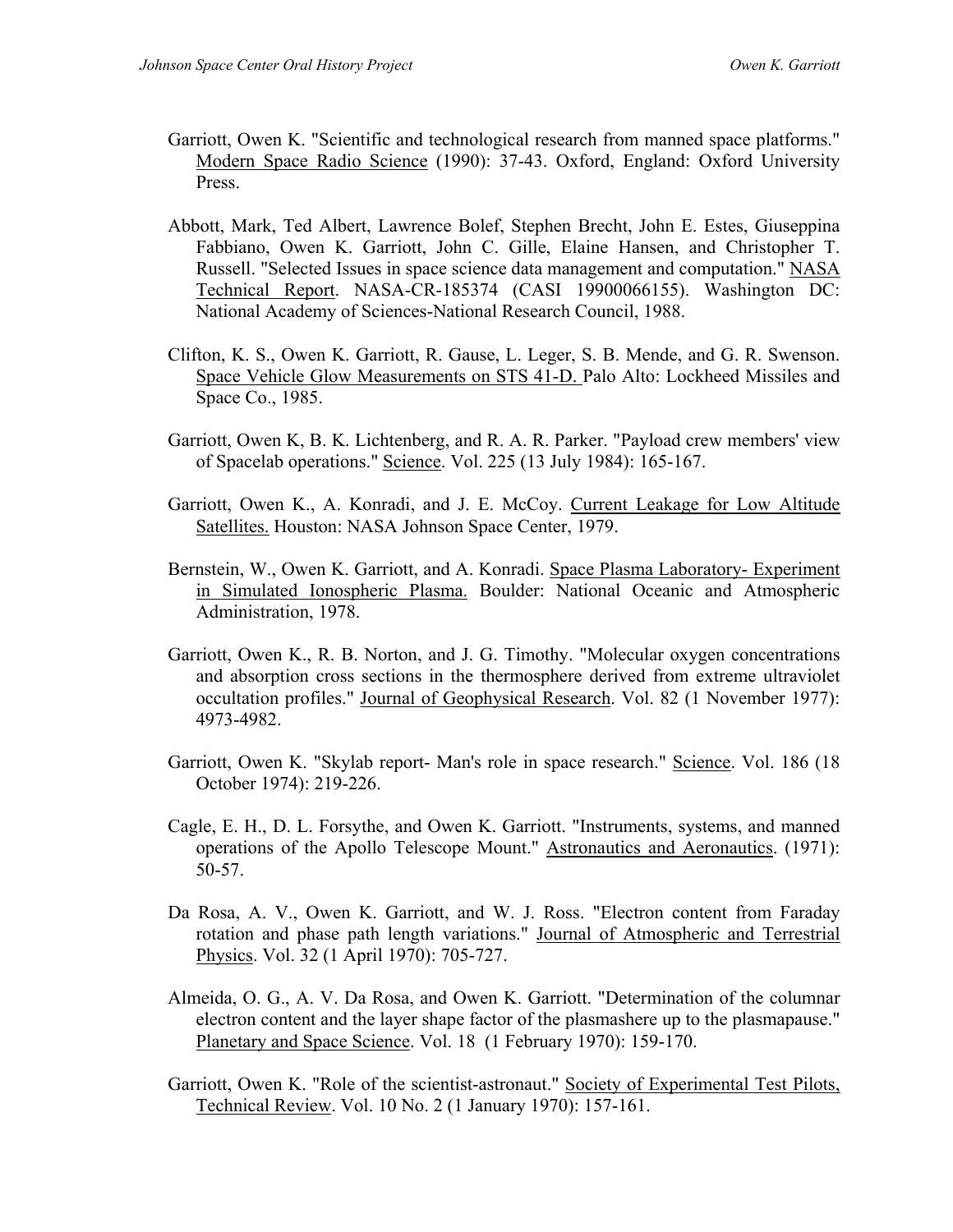- Da Rosa, A. V., M. J. Davis, and Owen K. Garriott. "Enhancement of ionizing radiation during a solar flare." Solar Physics Vol. 8 (1 July 1969): 226-239.
- Garriott, Owen K. and Henry Rishbeth. Introduction to Ionospheric Physics. New York: Academic Press, 1969.
- Da Rosa, A. V. and Owen K. Garriott. "Protonosheric electron concentration profiles Final report." NASA Technical Report. NASA-CR-100778 (CASI 19690015143). Palo Alto: Stanford University, 1969.
- Da Rosa, A. V., F. De Mendonca, and Owen K. Garriott. "Comments on local electron concentration determination from Doppler dispersion measurements of satellite radio beacons." Journal of Geophysical Research. Vol. 73 (1 February 1968): 1102-1106.
- Da Rosa, A. V., M. J. Davis, Owen K. Garriott, and O. G. Villard, Jr. "Solar effects in the ionosphere." Journal of Geophysical Research. Vol. 72 (1 December 1967): 6099- 6103.
- Garriott, Owen K., F. L. Smith, III. "The rate of production of electrons in the ionosphere." Planetary and Space Science. Vol. 13 (August 1965): 829-838.
- Garriott, Owen K., F. L. Smith, and P. C. Yuen. "Observations of ionospheric electron content using a geostationary satellite." Planetary and Space Science, Vol. 13. (August 1965): 829-838.
- Eshleman, V. R., G. Fjeldbo, Owen K. Garriott, and F. L. Smith, III. "The two-frequency, bistatic radar-occultation method for the study of planetary ionospheres scientific reports no.1 and no. 7." NASA Technical Report. NASA-CR-64460 (CASI 19650022598). Palo Alto: Stanford University, 1965.
- Bhonsle, R. V., A. V. Da Rosa, and Owen K. Garriott. "Measurements of the total electron content and the equivalent slab thickness of the mid-latitude ionosphere." NASA Technical Report. NASA-CR-60710 (CASI 1966000611). Palo Alto: Stanford University, 1964.
- Garriott, Owen K., and H. Rishbeth. "Introduction to the ionosphere and geomagnetism technical report no. 8." NASA Technical Report. NASA-CR-60862 (CASI 19650007912). Palo Alto: Stanford University, 1964.
- Garriott, Owen K., and H. Risbeth. "Effects of temperature changes on the electron density profile in the F2 layer." Planetary and Space Science. Vol. 11 (11 June 1963): 587-590.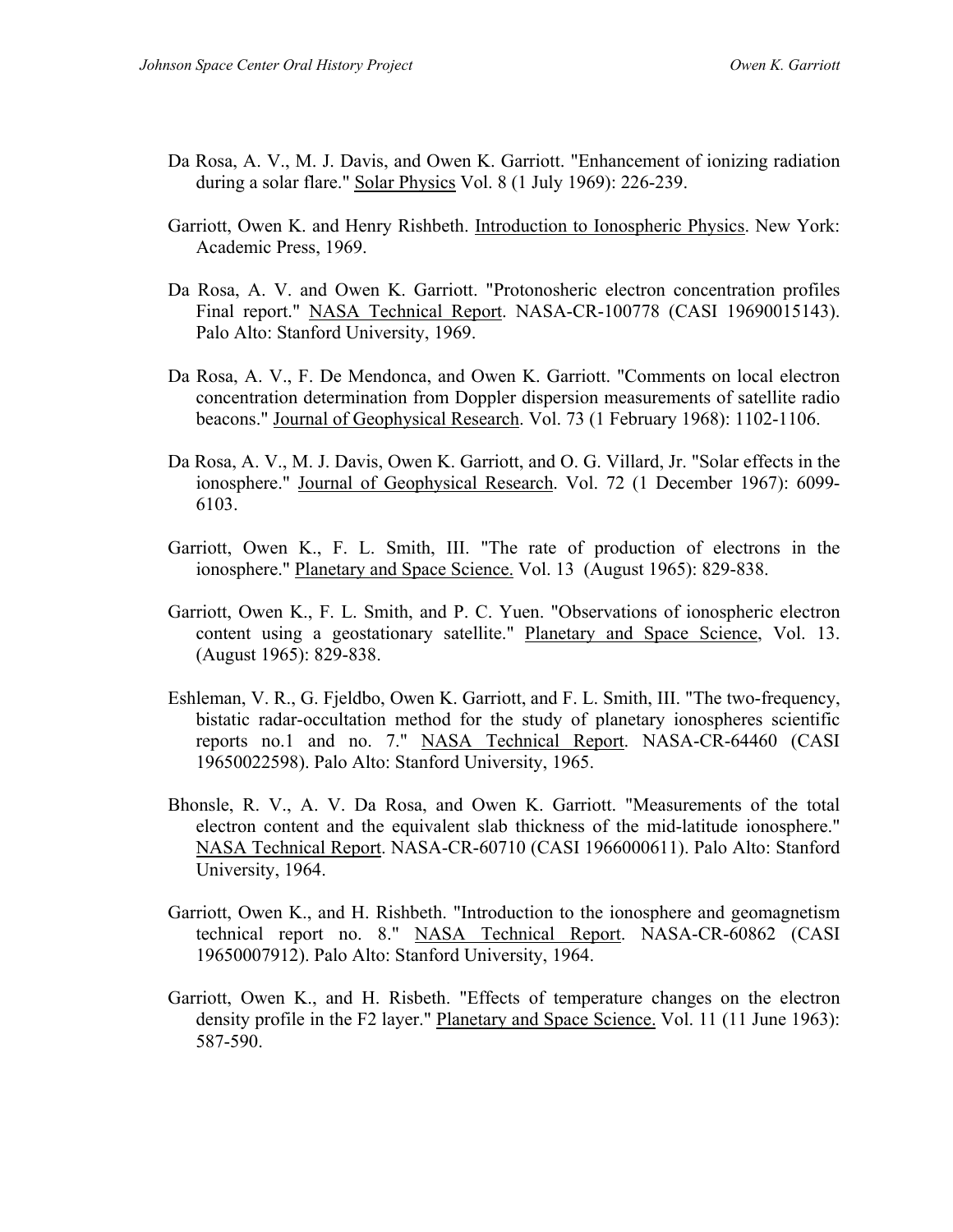- De Mendonca, F., and Owen K. Garriott. "A comparison of methods used for obtaining electron content from satellite observations." NASA Technical Report. (CASI 19640008246). Palo Alto: Stanford University, 1963.
- Garriott, Owen K., and F. De Mendonca. "Ionospheric effects on polarization and doppler shift of transit 2a satellite radio transmissions, permit the calculation of electron content." NASA Technical Report. (CASI 19630026293). Palo Alto: Stanford University, 1963.
- Garriott, Owen K., S. C. Hall, R. S. Lawrence, and J. Posakony. "Electron content of ionosphere at middle latitudes near peak of solar cycle." NASA Technical Report. (CASI 19630007078). Boulder: National Bureau of Standards, 1963.
- Garriott, Owen K., and R. F. Mlodnosky. "Vlf admittance of a dipole in the lower ionosphere." NASA Technical Report. (CASI 19620006347). Palo Alto: Stanford University, 1962.
- Garriott, Owen K., and F. De Mendonca. "Effect of the Earth's magnetic field on measurements of the doppler shift of satellite radio transmissions." NASA Technical Report. (CASI 19620000075). Palo Alto: Stanford University, 1962.
- Garriott, Owen K., and F. De Mendonca. "Ionospheric electron content calculated by a hybrid faraday-doppler technique." NASA Technical Report. (CASI 19620004910). Palo Alto: Stanford University, 1962.
- Garriott, Owen K., and F. De Mendonca. " Effect of the Earth's magnetic field on measurements of the doppler shift of satellite radio transmissions." NASA Technical Report. (CASI 19620000074). Palo Alto: Stanford University, 1961.
- Garriott, Owen K. "FLUID MECHANICS." NASA Technical Report. (CASI 19630042163). Palo Alto: Stanford University, 1960.

### **PATENTS:**

U.S. Patent 5,228,644: "Solar Powered System for a Space Vehicle." 20 July 1993.

### **BIOGRAPHICAL REFERENCES:**

NASA Biographical Data Sheet (October 1984), Owen K. Garriott Biographical File, History Collection, Scientific and Technical Information Center. Lyndon B. Johnson Space Center, Houston, TX.

Jones, Eric M. [Apollo Lunar Surface Journal Homepage], [Online], (3 December 1999 - Last Updated), Available: http://www.hq.nasa.gov/office/pao/History/alsj/ [22 January 2000 - Accessed].

[United States Patent Office Homepage], [Online], (24 January 2000 - Last Updated), Available: http://www.uspto.gov/patft/index.html/ [27 January 2000 - Accessed].